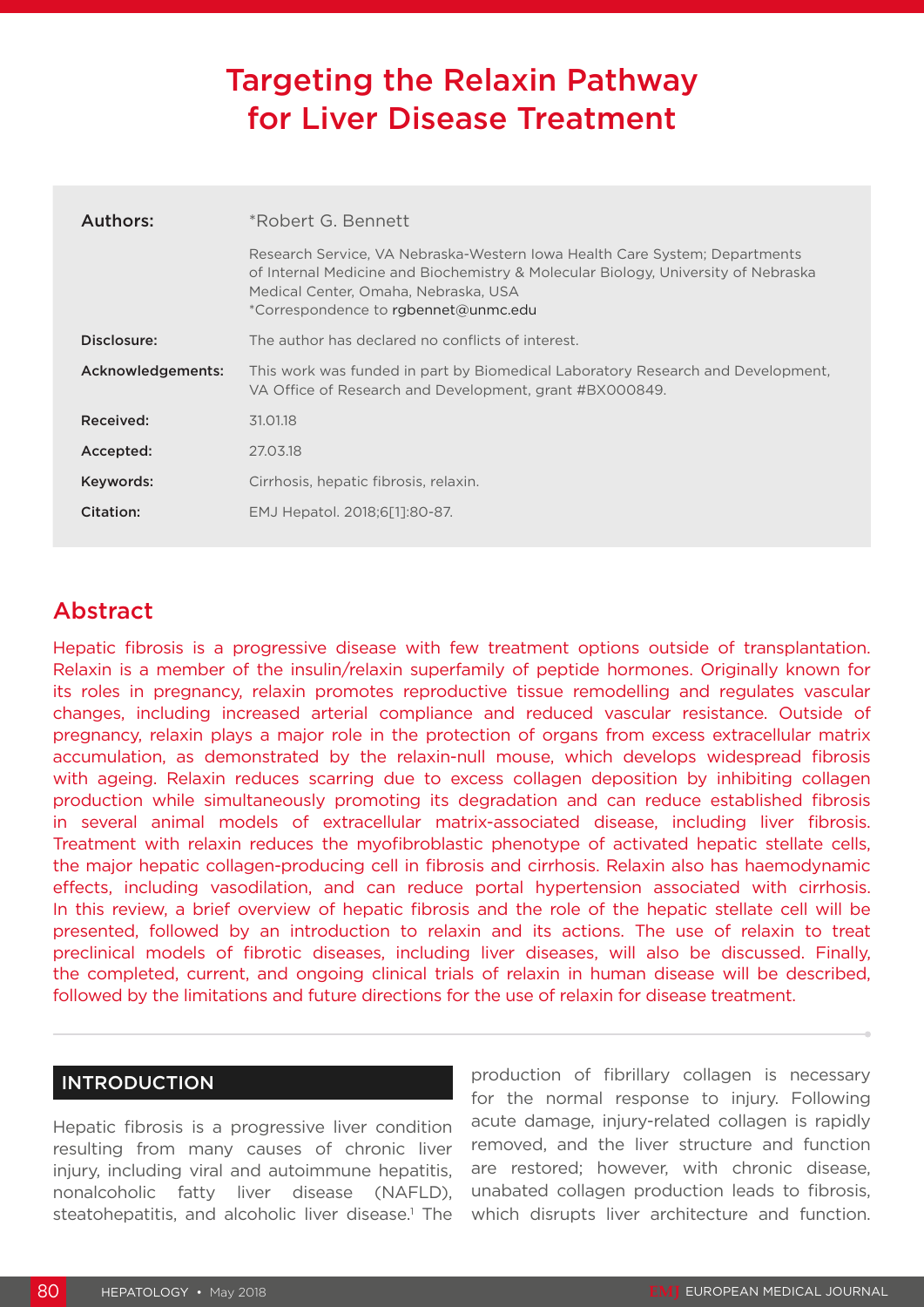Chronic liver disease affected 29 million individuals in Europe and 30 million in the USA in 2013.<sup>2,3</sup> Chronic liver disease often progresses to cirrhosis, a condition that caused 37,000 deaths in the USA, making it the 12th leading cause of death in the USA in 2013, and caused 170,000 deaths in Europe in 2013.<sup>2,3</sup> Currently, treatment options for hepatic fibrosis and cirrhosis are limited to the removal of the injurious stimuli, implementation of antiviral approaches, or organ transplantation.<sup>1</sup> Therefore, new approaches toward treatment of these conditions are sorely needed.

#### HEPATIC STELLATE CELLS

Chronic liver injury leads to hepatic fibrosis, characterised by excess extracellular matrix deposition, loss of liver function, and ultimately cirrhosis and liver failure.4 The increased matrix formation is not only due to accelerated synthesis and secretion of collagen and other extracellular matrix components, but also to decreased clearance of matrix by matrix metalloproteinases (MMP).<sup>1</sup> This is a co-ordinated response mediated by interactions between the hepatocytes and the nonparenchymal cell population, including the sinusoidal endothelial cells, resident macrophages (Kupffer cells), and the hepatic stellate cells (HSC).

Under normal conditions, the HSC are perisinusoidal cells that resemble both fibroblasts and lipid-storing cells. In the absence of injury, HSC display a quiescent phenotype and function primarily to store lipids in the form of retinoids.5 A major event in the response to liver injury is the transactivation of HSC resulting in an activated myofibroblastic phenotype. In this state, the stored retinoids are released. HSC begin producing large amounts of extracellular matrix, including collagen Types I and III, and secrete tissue inhibitors of metalloproteinases (TIMP), which serve to decrease matrix degradation.<sup>6</sup> Therefore, HSC are the major source of extracellular matrix in liver fibrosis. Activated HSC are also characterised by increased proliferation and sensitivity to cytokines, expression of smooth muscle actin, and increased contractility in response to endothelin-1.<sup>6</sup> Upon removal of the cause of injury, the activated HSC are removed, either by apoptosis or regression to the

quiescent phenotype. However, in chronic disease, the activated HSC continue to proliferate and produce excess extracellular matrix; activated HSC are therefore a prime target for antifibrotic therapy. Ideally, an agent that targets activated HSC would inhibit the activated phenotype and promote matrix clearance to remove the scarring; one such candidate agent is the hormone relaxin.

#### RELAXIN: AN ANTIFIBROTIC HORMONE

Relaxin is a polypeptide hormone of the insulin/ relaxin superfamily.<sup>7</sup> The first identified function for relaxin was its role in pregnancy, during which it is produced by the corpus luteum of the ovary. During pregnancy, circulating relaxin levels in humans peak during the first trimester, but there are variable release patterns in different species.<sup>8</sup> Relaxin is involved in a number of critical events associated with pregnancy, including softening of the cervix and vagina.8 Relaxin also has potent vascular effects and plays a major role in increasing arterial compliance and reducing vascular resistance, while at the same time increasing renal plasma flow and glomerular filtration rate.<sup>9,10</sup> There is also evidence that relaxin may have vascular effects in males and nonpregnant females, but these results are inconsistent and require further study.10

An important mechanism associated with many of the effects of relaxin is the widespread remodelling of extracellular matrix, involving both the altered secretion of extracellular matrix components as well as changes in matrix component degradation.11 These observations have been extended to nonreproductive tissues, where a role has emerged for relaxin as a general antifibrotic hormone.12 Relaxin has been shown to reduce collagen production, increase MMP activity, decrease the levels of TIMP in scleroderma cell models, and decrease experimentally induced dermal fibrosis in rodents.13,14 Similarly, relaxin was effective in preventing or reversing several models of experimental renal fibrosis in rodents, and the hormone-modulated collagen, MMP, and TIMP levels in renal fibroblasts.15 Relaxin decreased the myofibroblastic phenotype of lung fibroblasts and decreased pulmonary fibrosis in rodents.<sup>11</sup> Finally, numerous studies have implicated relaxin in the prevention or treatment of several models of cardiac fibrosis.<sup>11</sup>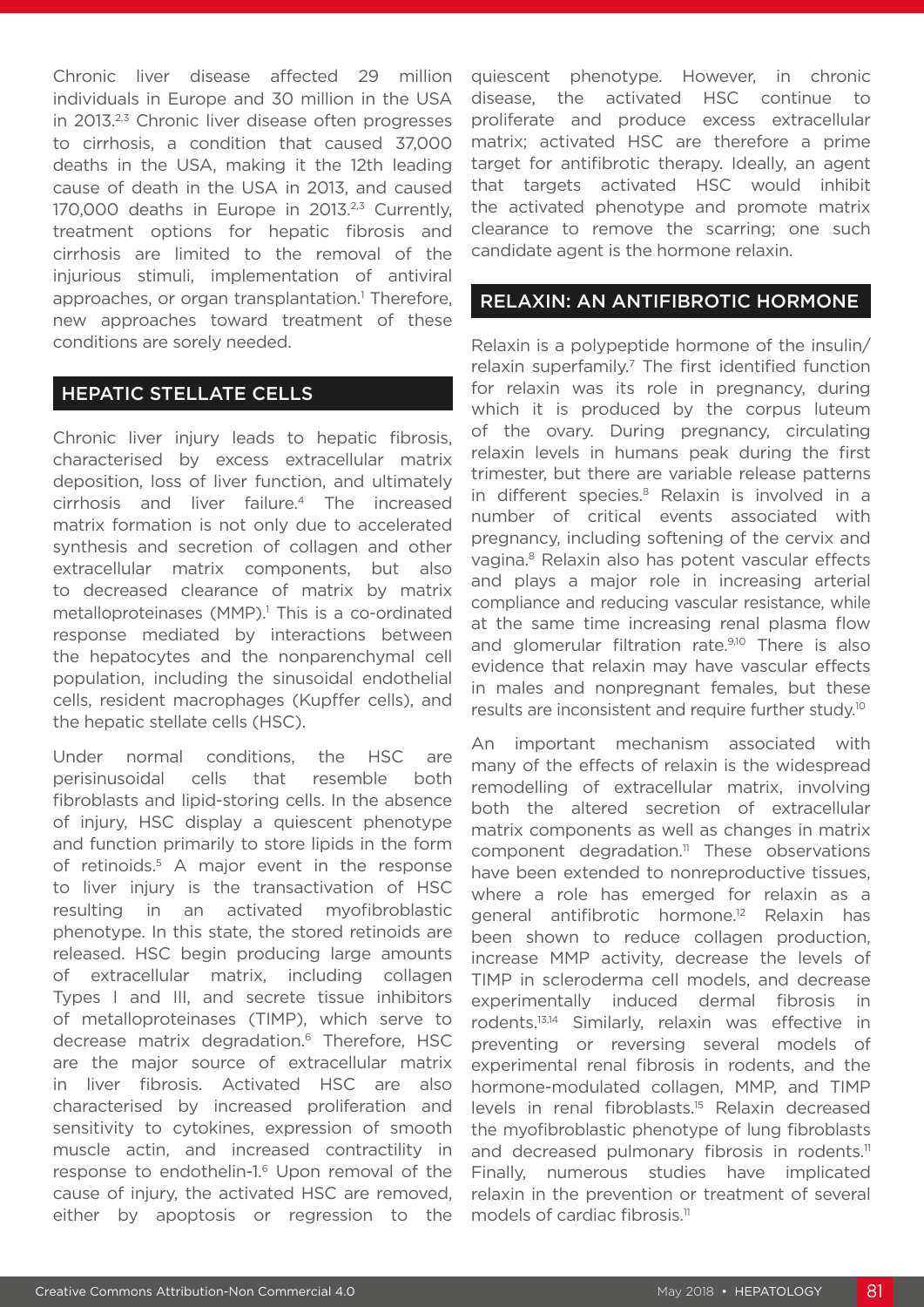#### Table 1: Summary of preclinical studies investigating relaxin based therapeutics in liver disease.

| Model                                                     | Method of<br>hepatic damage | <b>Species</b> | Dose, duration                                     | <b>Major findings</b>                                                        | Reference                                                               |
|-----------------------------------------------------------|-----------------------------|----------------|----------------------------------------------------|------------------------------------------------------------------------------|-------------------------------------------------------------------------|
| Normal liver                                              | N/A                         | Rat            | $10 \mu g/day$<br>$1-4$ days                       | Changes in liver<br>microcirculation,<br>morphology of<br>sinusoidal cells   | Bani D et al., <sup>20</sup> 2001;<br>Bani D et al., <sup>21</sup> 2001 |
| Liver fibrosis:<br>Prophylactic<br>models                 | CCI <sub>4</sub>            | Rat            | 0.5-0.6 mg/kg/day<br>4 weeks                       | Reduced collagen<br>accumulation                                             | Williams EJ et al., <sup>23</sup> 2001                                  |
|                                                           | CCI <sub>4</sub>            | Mouse          | 0.5 mg/kg/day<br>4 weeks                           | Reduced liver<br>collagen and SMA                                            | Bennett RG et al., <sup>27</sup> 2009                                   |
| Liver fibrosis:<br>Treatment of<br>established<br>disease | CCI <sub>4</sub>            | Mouse          | 0.5 mg/kg/day<br>1-2 weeks                         | Reduced collagen<br>and SMA (1 week),<br>no change in<br>collagen at 2 weeks | Bennett RG et al., <sup>27</sup> 2009                                   |
|                                                           | CCI <sub>A</sub>            | Mouse          | 25-75 µg/kg/day<br>4 weeks                         | Decreased collagen<br>and SMA, increased<br>collagen degradation             | Bennett RG et al., <sup>28</sup> 2014                                   |
|                                                           | $\text{CCI}_{4}$ , BDL      | Mouse          | 0.5 mg/kg/day<br>72 hours                          | Reduced portal<br>pressure; decreased<br>SMA (CC $I_{4}$ only)               | Fallowfield JA et al., <sup>26</sup> 2014                               |
|                                                           | <b>TAA</b>                  | Rat            | Adenovirus<br>3 weeks                              | Decreased collagen<br>and SMA                                                | Kim JK et al., <sup>29</sup> 2016                                       |
|                                                           | CCI <sub>A</sub>            | Mouse          | $150 \mu g/kg/day$<br>and rosiglitazone<br>2 weeks | Reduced ALT,<br>collagen, and SMA                                            | Bennett RG et al., <sup>30</sup> 2017                                   |
| Ischaemia-<br>reperfusion<br>injury                       | <b>IRI</b>                  | Rat            | $64$ ng/mL<br>(perfusion medium)                   | Decreased<br>peroxidation,<br>increased oxygen                               | Boehnert MU et al., 31 2008;<br>Boehnert MU et al., <sup>32</sup> 2009  |
|                                                           | IRI, transplant             | Mouse          | $5 \mu g/kg$                                       | Decreased IRI.<br>improved survival                                          | Kageyama S et al., 33 2018                                              |

ALT: alanine transaminase; BDL: bile duct ligation; CCl<sup>4</sup>: carbon tetrachloride; IRI: ischaemia-reperfusion injury; N/A: not applicable; SMA: smooth muscle actin; TAA: thioacetamide.

The hypothesis that relaxin has a role as a general protective agent against fibrosis was strengthened by observations made using the relaxin-null mouse. In addition to the expected difficulties with reproduction, these mice spontaneously developed age-related pulmonary, cardiac, dermal, and renal fibrosis, which was reversible with relaxin treatment.<sup>16</sup> In most cases, male mice developed more severe fibrosis than the females, likely due to testosterone-related effects.17 Similar effects were seen in mice lacking *Rxfp1*, which codes for the cognate receptor for relaxin. These *Rxfp1* mice developed sex-specific pulmonary fibrosis with age.<sup>18,19</sup>

#### ROLES FOR RELAXIN IN THE LIVER

Relaxin also has effects in the liver. Rats that received relaxin treatment demonstrated acute changes in hepatic microcirculation; morphological changes were detected in sinusoidal myofibroblastic cells lacking retinoids, most likely activated HSC.<sup>20,21</sup> In addition, the relaxin-null mouse presented with increased liver weight.<sup>22</sup> Relaxin treatment of activated rat HSC decreased overall collagen and TIMP production.23 Similarly, treatment of activated mouse HSC resulted in decreased total collagen deposition, collagen synthesis, Type I collagen secretion, and reduced smooth muscle actin expression, but had no effect on HSC proliferation or apoptosis.<sup>24</sup> Relaxin also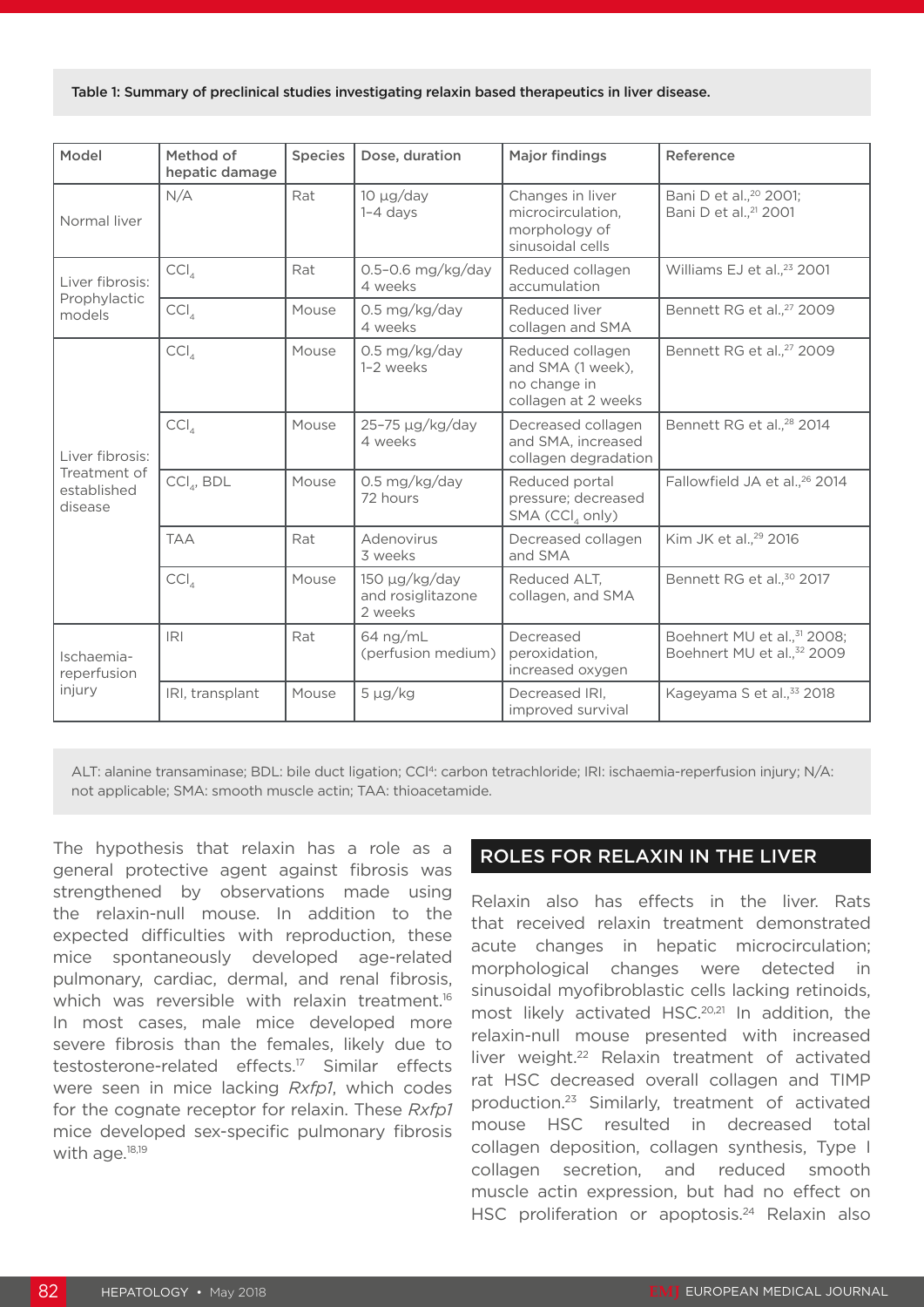promoted a matrix-degrading phenotype inhibiting TIMP secretion and, by increasing the expression and activity of MMP13, the major rodent fibrillary collagen-degrading MMP.24 The expression of the relaxin receptor, RXFP1, was found to be low or undetectable in quiescent mouse HSC or normal liver but increased dramatically upon HSC activation or development of hepatic fibrosis.25 This finding was later confirmed using rat and human activated HSC and tissues,<sup>26</sup> providing evidence that the activated HSC are a target of the antifibrotic actions of relaxin.

Consistent with the findings using cultured cell models, relaxin has shown effectiveness in *in vivo* models of experimental hepatic fibrosis (summarised in Table 1). While the effects of relaxin were favourable overall, there were differences dependent on the dose and timing of treatment. In a rat prevention model, in which treatment with recombinant human relaxin (infusion of 0.5–0.6 mg/kg/day) began concomitantly with carbon tetrachloride  $(CCl<sub>4</sub>)$ -induced liver injury for 4 weeks, relaxin decreased total hepatic collagen content.<sup>23</sup> In a similar prevention study using mice, infusion of porcine relaxin (0.5 mg/kg/day) reduced serum liver transaminases, hepatic collagen, and smooth muscle actin content.<sup>27</sup> In a second study using a more clinically relevant mouse model, fibrosis was first established with 4 weeks of CCl<sub>4</sub> followed by porcine relaxin infusion (0.5 mg/kg/day) for 1 or 2 weeks with continued  $CCI<sub>4</sub>$  administration.<sup>27</sup> After 1 week of relaxin treatment, hepatic collagen and smooth muscle actin content were modestly decreased, but after 2 weeks only the smooth muscle actin content was significantly reduced.<sup>27</sup> In a later study, mice were made fibrotic by  $CCL$  treatment for a total of 8 weeks, with relaxin treatment for the final 4 weeks at lower relaxin doses (25 or 75 µg/kg/day infusion of recombinant human relaxin, also known as serelaxin).<sup>28</sup> The lower doses were used due to evidence that extended treatment of human relaxin at high doses can induce an immune response in rodents.34 In this model, relaxin at either dose reduced hepatic smooth muscle and collagen content, and at the higher dose the expression of Type I procollagen, TIMP2, and MMP2 was decreased, while expression of MMP3 and MMP13, and overall Type I collagen-degrading

activity was elevated.<sup>28</sup> Another study examined the effect of short-term treatment (72 hours infusion of 0.5 mg/kg/day recombinant human relaxin) on rats with either established fibrosis (8 weeks  $CCl<sub>4</sub>$  treatment), cirrhosis (16 weeks CCl4 treatment), or cholestatic disease induced by surgical ligation of the common bile duct.<sup>26</sup> Short-term relaxin infusion had no effect on total collagen content in any of the models but decreased smooth muscle actin in the 8 week fibrosis model. However, in all three models, relaxin significantly decreased portal blood pressure without decreasing systemic blood pressure, providing evidence that relaxin may be effective in reducing the intrahepatic vascular resistance characteristic of cirrhosis. Finally, adenoviral delivery of relaxin was trialled in a thioacetamide model of hepatic fibrosis.<sup>29</sup> Rats were treated for 8 weeks with thioacetamide, then infected with adenovirus after Week 7 and examined either 3 days or 3 weeks later.<sup>29</sup> No significant effects were observed 3 days after infection, but after 3 weeks the adenovirally-delivered relaxin reduced liver collagen and smooth muscle actin content and decreased gene expression of Type I collagen and TIMP2. In summary, these preclinical studies suggest that prolonged relaxin treatment may be effective in treating hepatic fibrosis, while short-term treatment may be useful to reduce portal blood pressure.

# CROSSTALK BETWEEN RELAXIN AND PEROXISOME PROLIFERATOR-ACTIVATED RECEPTOR GAMMA

A second critical regulatory element in HSC activation is the peroxisome proliferatoractivated receptor gamma (PPARγ) pathway. PPAR<sub>V</sub> is a transcription factor activated by antidiabetic thiazolidinedione (TZD) drugs and some prostaglandins.<sup>35</sup> Expression of PPARγ is detectable in quiescent HSC but is lacking in activated HSC and myofibroblasts.<sup>6</sup> Restoration of PPARγ expression, either by treatment of activated HSC with PPARγ ligands or by forced expression of PPARγ, induced a reversion of the HSC to a state that closely resembled the quiescent phenotype, as shown by decreased proliferation; reduced SMA, collagen, and TIMP expression; increased MMP-13 expression; and restoration of lipid storage.<sup>36</sup> Treatment of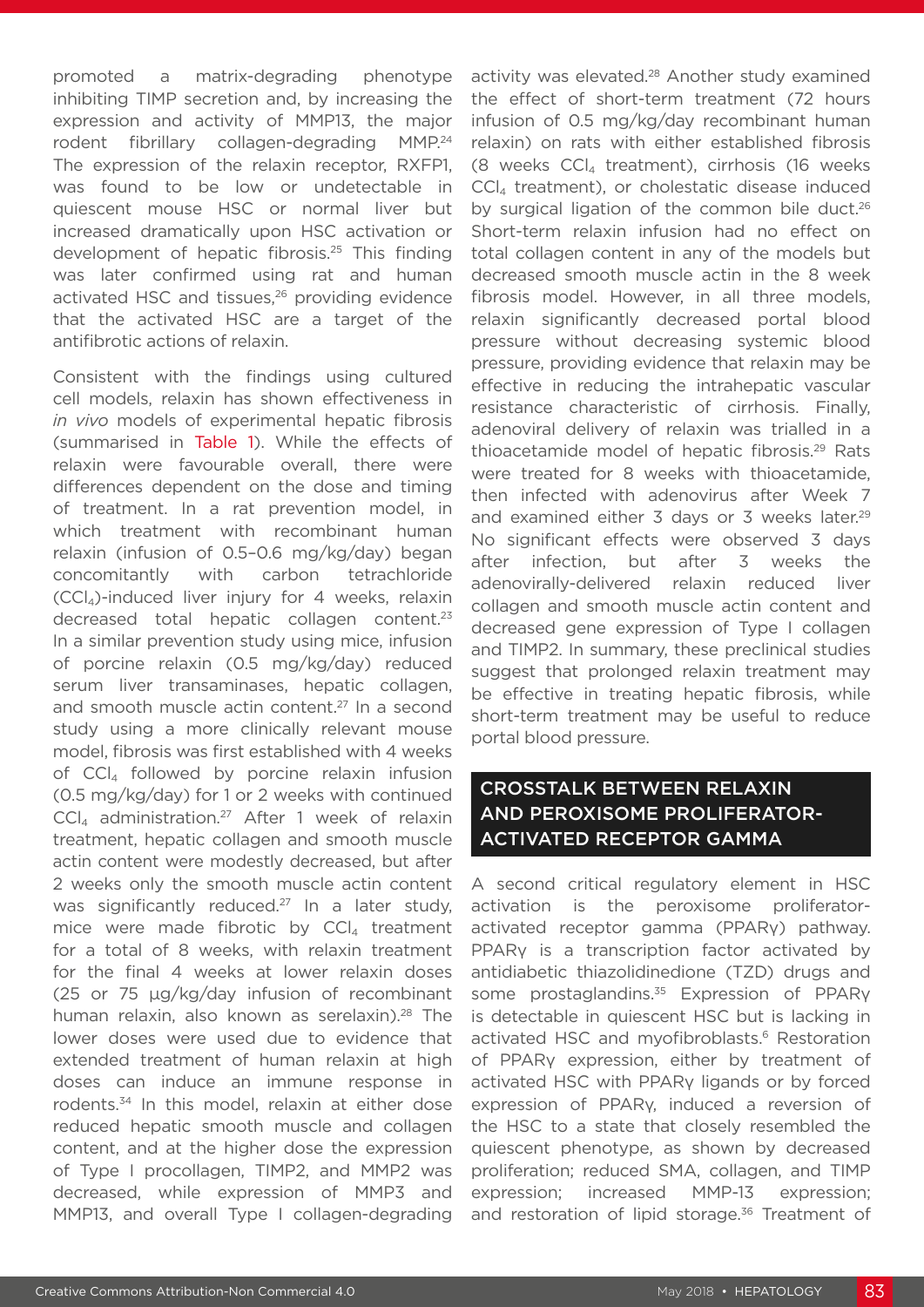experimentally induced fibrosis with PPARγ ligands prevented hepatic fibrosis *in vivo*. 37 These findings led to great interest in the use of TZD for the treatment of hepatic fibrosis because the quiescent HSC have adipogenic properties and PPARγ is a major inducer of adipogenesis. However, recent studies have suggested that TZD treatment may be ineffective for established fibrosis in rodents, casting some doubt on the use of using TZD alone for this purpose.<sup>38,39</sup>

There is recent evidence that relaxin signalling through RXFP1 results in activation of PPARγ. In cultured HSC, relaxin caused increased transcriptional activity of PPARy.<sup>40</sup> Interestingly, the mechanism was ligand-independent, as inhibitors of PPARγ ligand binding did not block the effect.40 Relaxin was also shown to activate PPARy in cerebral arterioles.<sup>41,42</sup> More recently, the mechanism for this stimulation was found to be via increased expression of a coactivator protein, known as PPARγ coactivator 1 alpha, via cAMP and p38-MAPK-dependent pathways.<sup>43</sup> Therefore, relaxin may enhance PPARy activity by inducing the cAMP/protein kinase A pathway. Other activators of protein kinase A enhanced basal and ligand-induced PPARγ transcriptional activity and enhanced the stability of PPARγ-DNA binding in fibroblasts and adipocytes.<sup>44,45</sup> This raises the possibility that relaxin may sensitise cells to respond to TZD drugs. This was addressed in a recent study that used a combination of relaxin and the TZD drug rosiglitazone on established hepatic fibrosis in mice.<sup>30</sup> The results confirmed that rosiglitazone alone is ineffective but found that the combination of relaxin and rosiglitazone was more effective than either treatment alone.<sup>30</sup> This notion is consistent with the recent finding that the response to airway dilators, including rosiglitazone, was increased when used in combination with relaxin.46

# CURRENT AND POTENTIAL CLINICAL STUDIES OF RELAXIN

The majority of the human studies not focussing on reproduction have focussed primarily on the haemodynamic properties of relaxin. Most of these have examined the treatment of heart disease, based on the effects of relaxin on vasodilation and improved renal function.<sup>47</sup>

A large Phase III randomised, placebo-controlled, double blind trial (RELAX-AHF) was conducted involving 1,161 patients presenting with acute heart failure.<sup>48</sup> Study participants were given a 48 hour infusion of recombinant human relaxin (30 µg/kg/day) or placebo, with the primary endpoints of improved dyspnoea by Likert scale or visual analogue scale. One primary end point was reached (improvement in dyspnoea identified through the visual analogue scale) but not the other. The study found a significant decrease in all-cause mortality and cardiovascular death at 180 days in the relaxintreated subjects. Failure to secure approval from the U.S. Food and Drug Administration (FDA) led to a second, larger Phase III trial (6,566 participants), known as RELAX-AHF-2, with primary endpoints of reduced cardiovascular mortality and worsening heart failure at 180 days.<sup>49</sup> Although the results have not been published at the time of writing, the sponsor has issued a press release stating that the primary endpoints were not met.<sup>50</sup>

The clinical studies of relaxin for human fibrotic disease have thus far been limited to scleroderma. The earliest studies were conducted in the 1950s, using porcine relaxin to treat scleroderma. $11$  The results from these studies were highly variable, and were not followed up until more recent trials were conducted using recombinant human relaxin. After promising results in a Phase II study, a larger Phase III study revealed no significant effects after continuous infusion with 10 or 25 μg/kg/day relaxin for 24 weeks, possibly due to the advanced stage of the disease in many of the subjects.<sup>51</sup> Indeed, relaxin treatment failed to reverse advanced dermal fibrosis in the aged relaxin-null mouse, suggesting that severe scleroderma may be irreversible.<sup>52</sup> It is possible that further studies of relaxin treatment in subjects with less severe scleroderma might yield more positive results. Another possible factor may be reduced expression of RXFP1 in skin from scleroderma patients.<sup>53</sup>

To date, the clinical studies of relaxin for liver disease have focussed on reducing portal hypertension. As described previously, preclinical models suggest that a short infusion of relaxin resulted in reduced portal blood pressure without reducing systemic blood pressure. In a Phase II, open label study of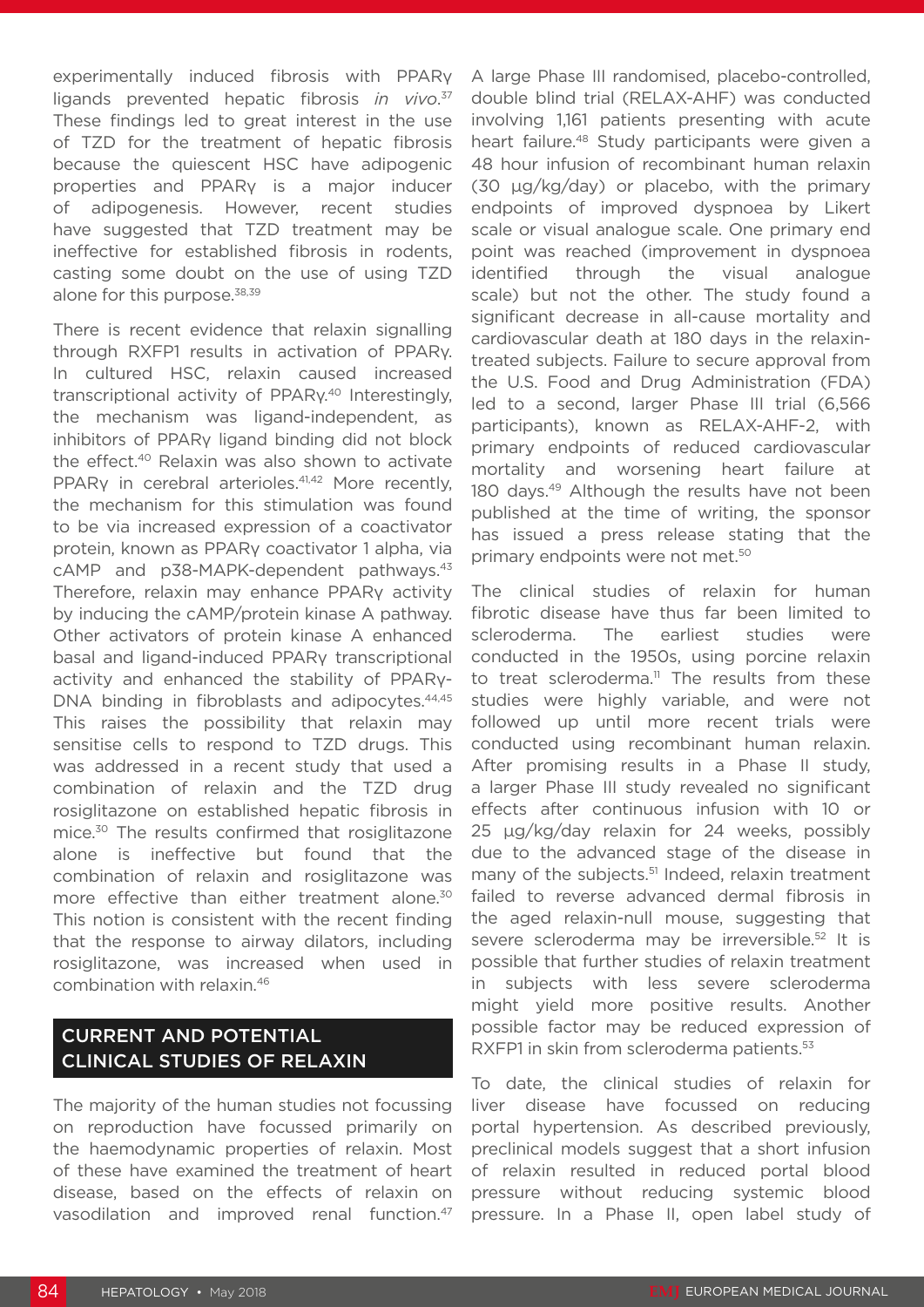40 patients with cirrhosis and hypertension, two consecutive 1 hour infusions (1 hour of 80  $\mu$ g/kg/day followed by 1 hour of 30  $\mu$ g/kg/day) recombinant human relaxin resulted in increased renal arterial flow, with no significant effect on systemic blood pressure or hepatic perfusion, and the treatment was well-tolerated.<sup>54</sup> A second randomised placebo-controlled study Phase II trial is being prepared.<sup>55</sup> The study will analyse 2 hours of relaxin infusion in patients with cirrhosis and portal hypertension, with the primary endpoint of change in fasting hepatic venous pressure gradient.

Finally, there is evidence that relaxin may act as a hepatic protective agent from ischaemiareperfusion injury and therefore act as a preservative for liver transplantation tissue. Relaxin added to organ preservation solution for rat liver perfusion decreased markers of oxidative damage and increased the hepatic oxygen supply.<sup>31,32</sup> Recently, a study examining a mouse model of orthotopic liver transplantation after 18 hours cold storage found that relaxin decreased ischaemia-reperfusion damage and improved survival.<sup>33</sup> Therefore, it is possible that relaxin may act to improve the viability of human livers for transplantation.

### PERSPECTIVE AND LIMITATIONS

The preclinical studies suggest that relaxin is an effective treatment for a wide variety of fibrotic disease models, including hepatic fibrosis and cirrhosis-related portal hypertension. Thus far, no human studies of relaxin treatment of fibrotic disease have been attempted, apart from scleroderma. This may partly be the result of the failure of the Phase III scleroderma study casting doubt for future long-term studies using relaxin. However, given the severity of the disease and the questions about the relevance of the clinical outcomes used,<sup>56</sup> further studies are needed. Additionally, with the recent failure of the RELAX-AHF-2 study, the future of major clinical studies using recombinant human relaxin is unclear.

One major limitation for the extended use of recombinant human relaxin (or relaxin derived from any species) is its nature as a peptide hormone. This property makes relaxin unstable, with a relatively short half-life (approximately

10 minutes) in circulation.<sup>57</sup> Furthermore, as a peptide, relaxin is unsuitable as an oral agent, and so the hormone must be administered intravenously by frequent injections or by continuous subcutaneous delivery. For these reasons, there is much attention currently aimed at producing modified relaxin-based peptides with improved stability.<sup>57,58</sup> Additionally, as described above, preclinical and clinical studies have used a wide range of relaxin doses and treatment durations, with varying degrees of success. A contributing factor may be related to the 'bell-shaped' responses to relaxin that have been frequently observed.<sup>59</sup> Additional studies are needed to systematically optimise relaxin doses and treatment durations for each target disease.

Small molecule activators of RXFP1 may play an important role in the future use of the relaxin signalling pathway in the treatment of human disease. The best characterised of these small molecule RXFP1 agonists is ML290, which is much more stable than relaxin, and is currently serving as the lead compound in optimisation studies.<sup>60,61</sup> In animal models, ML290 has shown properties similar to relaxin in reproductive tissues and cardiac function and has had relaxin-like effects on HSC.<sup>62</sup> ML290 is a promising lead compound for the development of future small molecule relaxin-mimetic drugs.

Another limitation that may impact the successful clinical application of relaxin relates to tissue expression of RXFP1 in disease states. In the liver, the expression of RXFP1 increases in activated HSC in preclinical models and human disease, supporting the use of relaxin in hepatic fibrosis.25,26 However, in human scleroderma and idiopathic pulmonary fibrosis, expression of RXFP1 appears to be reduced, suggesting that the ability to respond to relaxin may be reduced in these diseases.<sup>53,60</sup> Additional studies of disease-specific RXFP1 expression are needed to inform the applicability of relaxin to these states.

The interaction of relaxin-RXFP1 signalling with other pathways, such as PPARy, suggest that combination treatment of relaxin and agents such as the TZD drugs may present an improvement over monotherapy.<sup>30,43</sup> Indeed, crosstalk between relaxin and other pathways, such as the angiotensin II type 2 receptor (AT2R),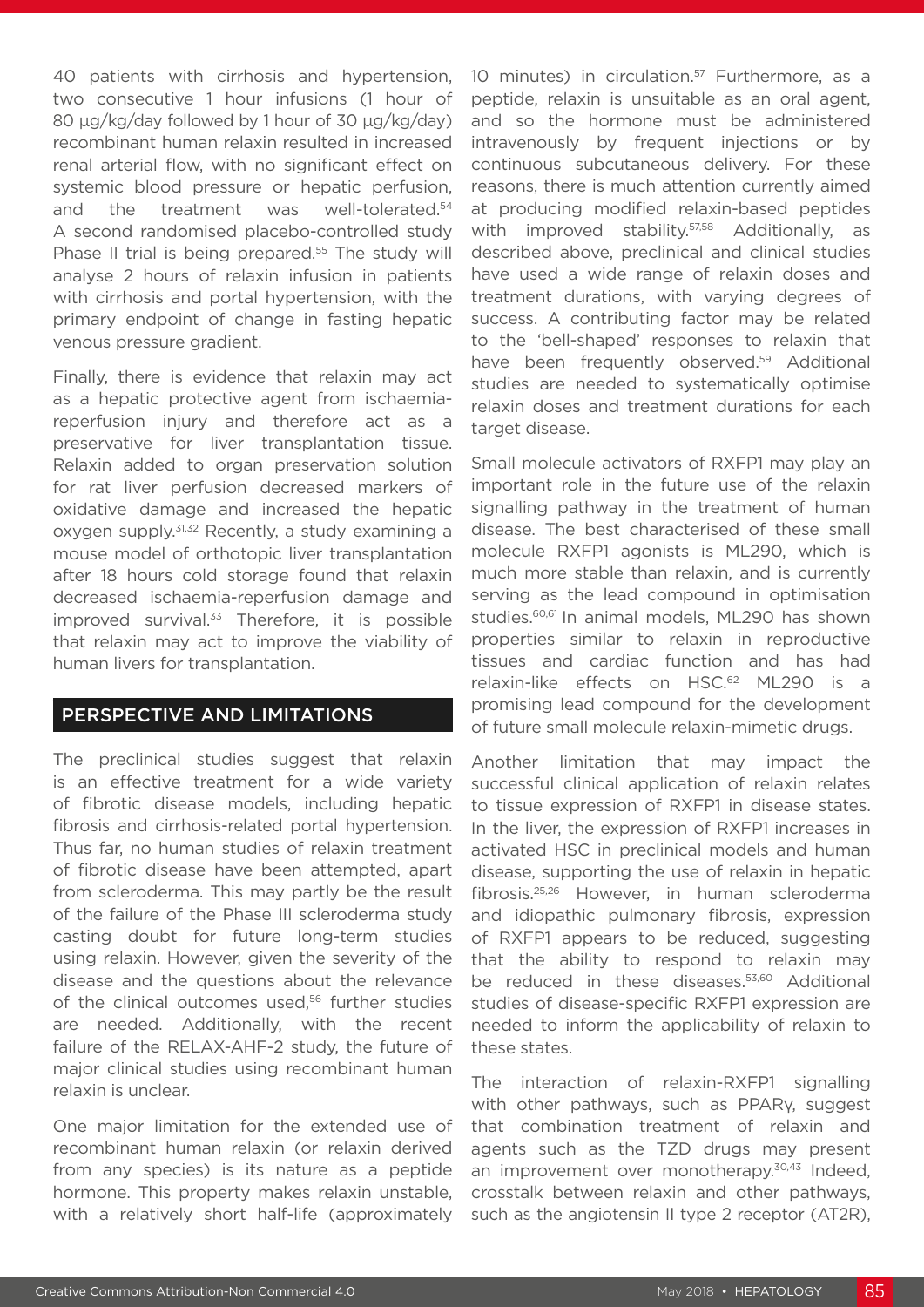effect of relaxin in a model of renal fibrosis, RXFP1 and AT2R may be a promising avenue of investigation.64

#### **CONCLUSION**

In summary, relaxin has shown great promise as an antifibrotic agent in cell culture and animal

has been demonstrated. It was shown that models of fibrosis. The role of relaxin in the RXFP1 can heterodimerise with AT2R and that protection from excess collagen accumulation AT2R activity was necessary for the antifibrotic is clear from the studies of relaxin-null and suggesting that simultaneous targeting of fibrotic diseases with ageing. Due to its RXFP1-null mice, which developed spontaneous antifibrotic and haemodynamic properties, as well as the limited expression profile of RXFP1, the relaxin signalling pathway remains a promising target for the development of new treatment options for liver diseases.

#### References

- 1. Friedman SL. Hepatic fibrosis Overview. Toxicology. 2008;254(3): 120-9.
- 2. Yoon Y, Yi H. Liver cirrhosis mortality in the United States: National, state and regional trends, 2000-2013. Surveillance Report #105, NIAAA. 2016:1-71.
- 3. Blachier M et al. The burden of liver disease in Europe: A review of available epidemiological data. J Hepatol. 2013; 58(3):593-608.
- 4. Friedman SL. Mechanisms of hepatic fibrogenesis. Gastroenterology. 2008; 134(6):1655-69.
- 5. Hendriks HFJ et al. Perisinusoidal fatstoring cells are the main vitamin A storage sites in rat liver. Exp Cell Res. 1985;160(1):138-49.
- 6. Friedman SL. Hepatic stellate cells: Protean, multifunctional, and enigmatic cells of the liver. Physiol Rev. 2008;88(1):125-72.
- 7. Bathgate RAD et al. Relaxin family peptides and their receptors. Physiol Rev. 2013;93(1):405-80.
- 8. Sherwood OD. Relaxin's physiological roles and other diverse actions. Endocr Rev. 2004;25(2):205-34.
- 9. Conrad KP. Maternal vasodilation in pregnancy: The emerging role of relaxin. Am J Physiol Regu Integr Comp Physiol. 2011;301(2):R267-R275.
- 10. Leo CH et al. Vascular actions of relaxin: Nitric oxide and beyond. Br J Pharmacol. 2017;174(10):1002-14.
- 11. Samuel CS et al. Anti-fibrotic actions of relaxin. Br J Pharmacol. 2017;174(10):962-76.
- 12. Bennett RG. Relaxin and its role in the development and treatment of fibrosis. Transl Res. 2009;154(1):1-6.
- 13. Unemori EN et al. Relaxin alone and in conjunction with interferongamma decreases collagen synthesis by cultured human scleroderma fibroblasts. J Invest Dermatol.

1992;99(3):337-42.

- 14. Unemori EN et al. Human relaxin decreases collagen accumulation in vivo in two rodent models of fibrosis. J Invest Dermatol. 1993;101(3):280-5.
- 15. Royce SG et al. Novel therapeutic strategies for lung disorders associated with airway remodelling and fibrosis. Pharmacol Ther. 2014;141(3):250-60.
- 16. Samuel CS et al. The relaxin geneknockout mouse: A model of progressive fibrosis. Ann N Y Acad Sci. 2005;1041(1):173-81.
- 17. Hewitson TD et al. Relaxin and castration in male mice protect from, but testosterone exacerbates. age-related cardiac and renal fibrosis, whereas estrogens are an independent determinant of organ size. Endocrinology. 2012;153(1): 188-99.
- 18. Kamat AA et al. Genetic targeting of relaxin and insulin-like factor 3 receptors in mice. Endocrinology. 2004;145(10):4712-20.
- 19. Samuel CS et al. Relaxin family peptide receptor-1 protects against airway fibrosis during homeostasis but not against fibrosis associated with chronic allergic airways disease. Endocrinology. 2009;150(3): 1495-1502.
- 20. Bani D et al. The vasorelaxant hormone relaxin induces changes in liver sinusoid microcirculation: A morphologic study in the rat. J Endocrinol. 2001;171(3):541-9.
- 21. Bani D et al. Relaxin causes changes of the liver. In vivo studies in rats. Horm Metab Res. 2001;33(3):175-80.
- 22. Du X et al. Increased myocardial collagen and ventricular diastolic dysfunction in relaxin deficient mice: A gender-specific phenotype. Cardiovasc Res. 2003;57(2):395-404.
- 23. Williams EJ et al. Relaxin inhibits effective collagen deposition by

cultured hepatic stellate cells and decreases rat liver fibrosis in vivo. Gut. 2001;49(4): 577-83.

- 24. Bennett RG et al. Inhibition of markers of hepatic stellate cell activation by the hormone relaxin. Biochem Pharmacol. 2003;66(5): 867-74.
- 25. Bennett RG et al. Relaxin receptors in hepatic stellate cells and cirrhotic liver. Biochem Pharmacol. 2007;73(7):1033-40.
- 26. Fallowfield JA et al. Relaxin modulates human and rat hepatic myofibroblast function and ameliorates portal hypertension in vivo. Hepatology. 2014;59(4): 1492-504.
- 27. Bennett RG et al. Relaxin reduces fibrosis in models of progressive and established hepatic fibrosis. Ann N Y Acad Sci. 2009;1160(1):348-9.
- 28. Bennett RG et al. Relaxin decreases the severity of established hepatic fibrosis in mice. Liver Int. 2014;34(3):416-26.
- 29. Kim JK et al. A single adenovirusmediated relaxin delivery attenuates established liver fibrosis in rats. I Gene Med. 2016;18(1-3):16-26.
- 30. Bennett RG et al. Serelaxin increases the antifibrotic action of rosiglitazone in a model of hepatic fibrosis. World J Gastroenterol. 2017;23(22): 3999-4006.
- 31. Boehnert MU et al. Relaxin as a protective substance in preservation solutions for organ transplantation, as shown in an isolated perfused rat liver model. Transplant Proc. 2008;40(4): 978-80.
- 32. Boehnert MU et al. Relaxin as a protective substance in the preserving solution for liver transplantation: Spectrophotometric in vivo imaging of local oxygen supply in an isolated perfused rat liver model. Ann N Y Acad Sci. 2009;1160(1):320-1.